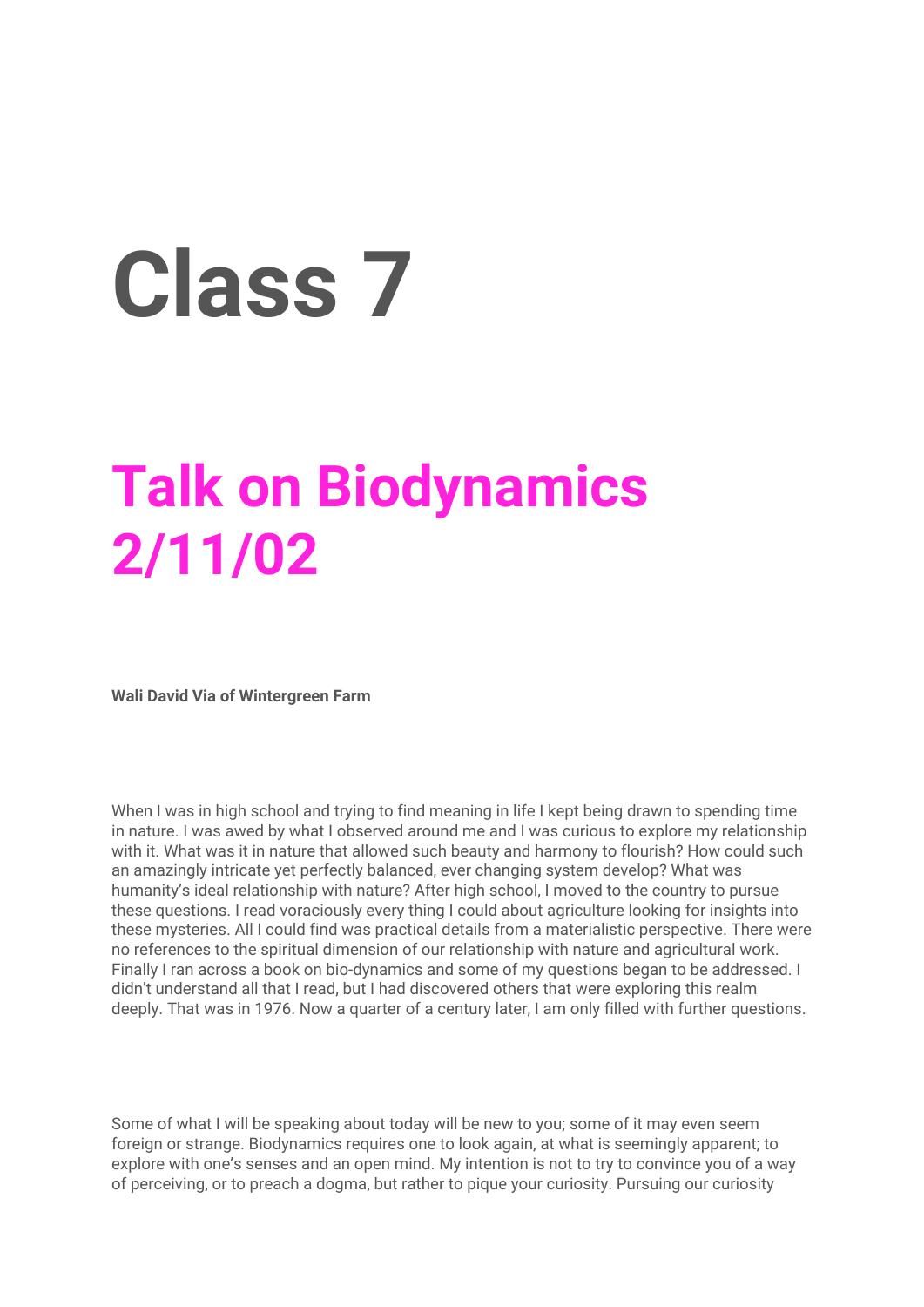inevitably leads us to discovering more questions. And it is in the experience of this quest that one can find great fulfillment in life.

Biodynamics, or as it is often referred to BD, can be approached in a wide-variety of manners, from an intensely practical results oriented perspective, to being a foundation for spiritual growth and insight. As a farmer operating in a tough economy, I have taken a middle road. My biodynamic practice must be practical and show results, yet it is founded on this spiritual perspective.

Biodynamics is based on Rudolf Steiner's Agricultural Course, which he gave in 1924. Steiner was a scientist and philosopher, who brought clairvoyant insight into his work. This course was inspired by questions asked by farmers as to why their seed didn't stay viable for as long as it once had and why they were experiencing fertility problems in their animals. His answer was that the earth was losing its vitality or life force. The Agriculture Course was his attempt to show ways that farmers could re-enliven their farms and help heal the earth. The end result would be farm products that also were imbued with these life-giving forces which would help further the spiritual development of those that consumed it. The farmers and scientists to who he spoke took his indications and have worked with them to develop what we know as biodynamics today.

The root of the word biodynamic means life force. As BD practitioners, this is where our attention lies. We are concerned with the forces and processes of life that lie behind matter. This is in sharp contrast to today's scientific paradigm, which is focussed primarily on matter. Modern science looks for answers by looking at the smaller and smaller building blocks of matter. It is a microscopic approach. Yet, so often in this methodology, the very life, which is being explored, is killed in the process of the research. Scientists seem to be able to take life apart but still don't understand what it is!

The biodynamic approach is quite different. In BD, we take a macrocosmic perspective, a systems approach. For instance, rather than seeing the plant as ill, we see that the environment is out of balance and the plant is a reflection of that imbalanced state. If, for instance, a broccoli plant has aphids, conventional thinking is to spray something to kill the aphids. A BD farmer's approach is to ask the question, "Why are these aphids here? What is their purpose? Is something out of balance in the plant's environment? Perhaps the farmer or gardener has planted the broccoli too close to an oak tree and the shade cast by the oak has caused a type of growth that is soft and weak. The aphids are coming in to clean up this plant in distress. So, the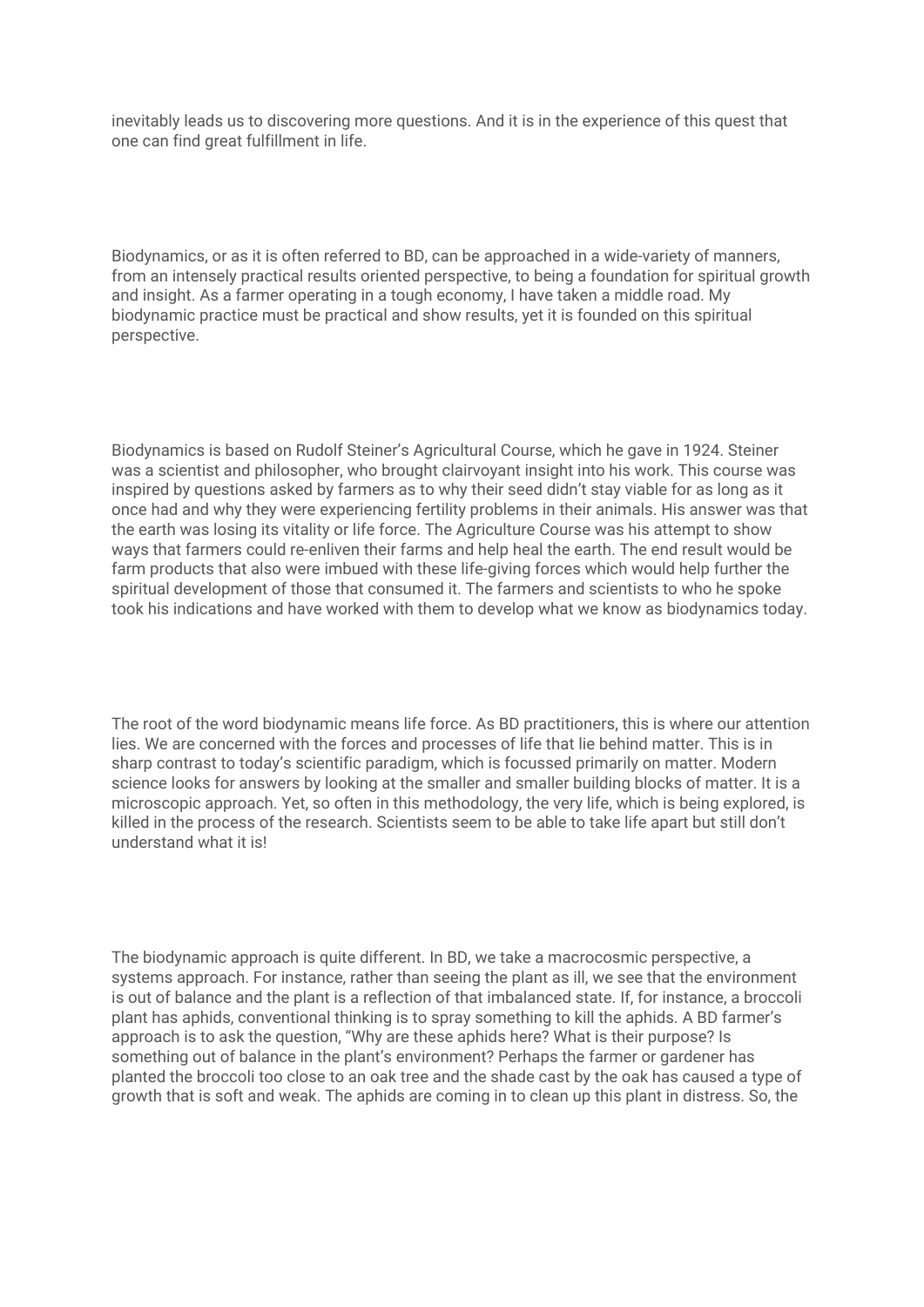solution to problems, lie in understanding how the whole works and adjusting the environment accordingly.

This leads us to thinking about the farm in a completely different way. One could say that the farm is viewed as an ecosystem that needs to be carefully managed by the farmer. In Steiner's time, ecosystem was not yet part of the vocabulary, and although he may have used it if it had been available, I suspect he was taking the notion of ecosystem a step further. He called the farm a farm organism or individuality. This gives the sense that the farm is a living being in its own right. A being, like all other beings, that deserves the respect and consideration. It has a life of its own. From this perspective, one views the various aspects of the farm as organs of this farm organism. For instance the animals, the riparian areas, the fields, the forests, all need to be considered in light of each other, in balance with each other.

So, what does this mean in practical terms? One way to observe relationship between the organs of the farm is to follow how fertility is cycled through the farm. Steiner said that any fertility brought into the farm should be considered as medicine for an ailing organism. This means that the ideal is that the farm should be nearly able to cycle its fertility within the boundaries of the farm with little outside fertility inputs.

Let's see how this works on our farm. Winter Green Farm is comprised of several different soil types. One soil grows excellent vegetables, herbs, fruits, and pasture. Another soil type has poor drainage and can not grow row crops but grows very fine permanent pasture. In viewing our farm as a living organism, it is important that fields in these two distinct soil types are integrated in some significant way. We have found that one way this can be accomplished is through compost. From the permanent pasture we make hay which is fed to our cattle during the winter. We collect this manure and it becomes an important ingredient in our compost, which we use on the fields that are growing vegetables and herbs. So, the fertility from the permanent pastures is being transferred to the fields in rotation, by means of the compost. Reciprocally, the vegetable and herb trimmings and soil from root washing, from the fields in rotation, are composted in separate piles that will be spread onto the permanent pastures. So, you see the farm is linked by means of the compost. (Show compost slides.)

It is necessary to determine the right number and type of animals for a farm in order to be able to provide ample fertility for the crops grown. And it is necessary to grow enough feed for those animals from the farm. You see, importing hay is the same as importing fertility. So creating a farm organism is a very complicated puzzle that is forever changing. In rough terms, on our farm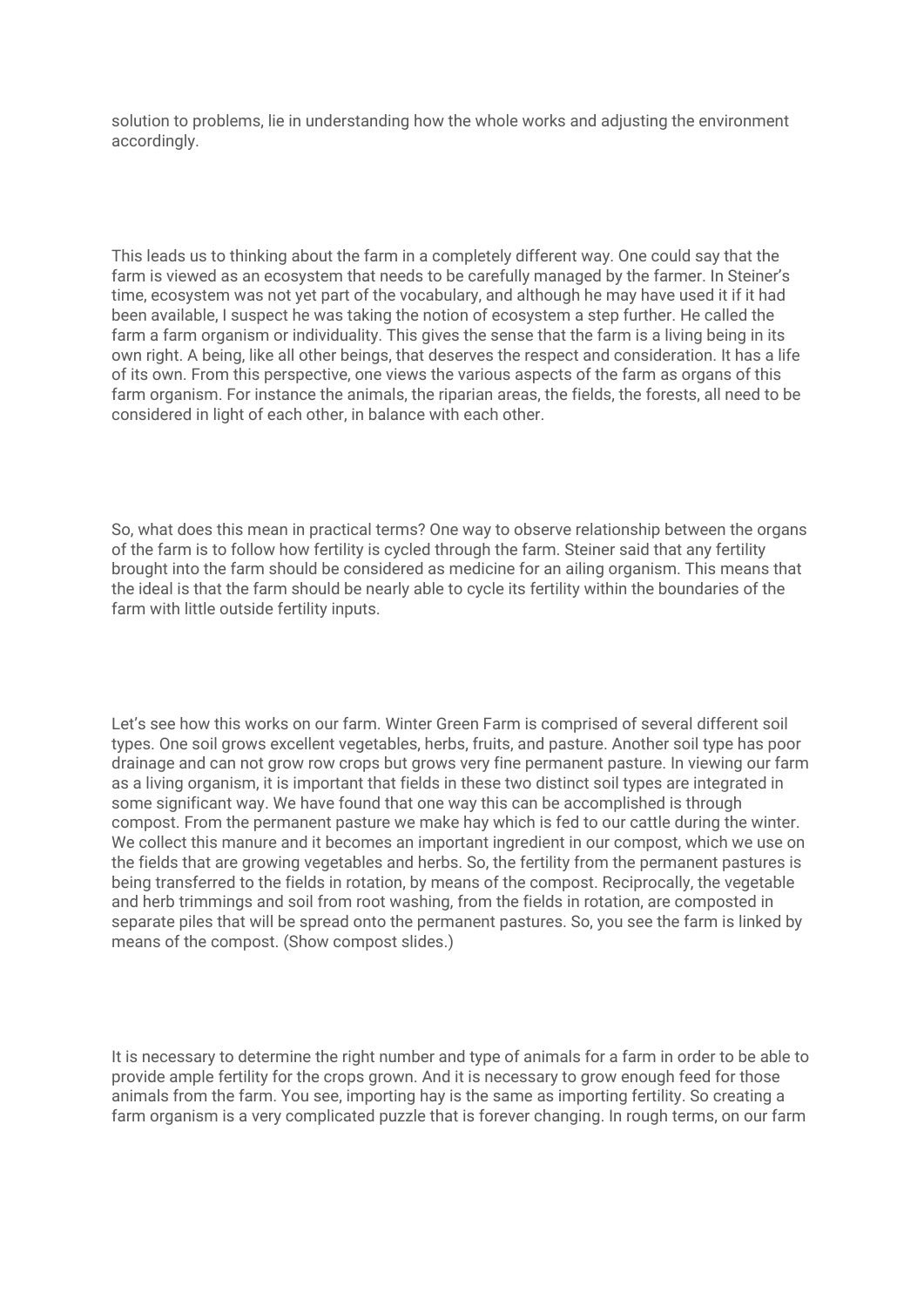we need one cow for every acre of off-farm market production and we need approximately two acres of forage production to sustain each cow.

We tend to think of our farms as existing a few feet above and below the surface of the soil. But this is not inclusive enough. For the rock that likes below the soil determines, in large part what the soil is capable of becoming, and the heavens above the farm have a direct impact upon the growth of plants and the interworkings of life. These heavenly or cosmic influences are most easily observed as rhythms. This is a large subject that we only have time to scratch the surface of, but it is important. The primary rhythms are the annual and daily solar rhythms, the phases of the moon, and the rhythms of the zodiac. Activities such as planting, cultivating, pruning, harvesting, and applying special BD preparations show best results when coordinated with these rhythms.

For instance, it is well known that the moon's gravity is a huge factor in the swing of the tides. However, we rarely consider that anything that has water in it is affected by this pull. So, practice has shown that planting seeds 2 days prior to the full moon will germinate more quickly than those that are not will.

It is also helpful to note where the force of life is concentrated during certain seasons of the annual solar rhythm. During the spring, we see that nature's focus is around ground level, with the germinating of seeds. From Steiner's perspective, he views the trunks of trees as "earth mounded up" so even the leafing out of deciduous trees can be viewed as the life force being focused at ground level. Then in the summer, nature is busy with flowering and fruiting above the ground. In the autumn, with the falling of the leaves, increased microbiological soil activity, and in the newly sprouting grasses and clovers, we see a return to the life force being focussed at the ground level. Then in winter, the life force penetrates into the earth. For this reason, it is no wonder that nature provides roots and native temperate cultures ate those root crops during the winter months. This seasonal cycle is much like an in and out breathing of the earth.

This same ebb and flow can be seen in the daily rhythm of the sun, with sunrise corresponding to the spring, noon to summer, evening to autumn, and night to winter. We can get a sense of this by watching the fog as it hovers over the ground in the early morning and lifts in the course of the day and then reforms in the evening settling into the earth. In applying certain biodynamic preparations, we make use of this daily solar rhythm.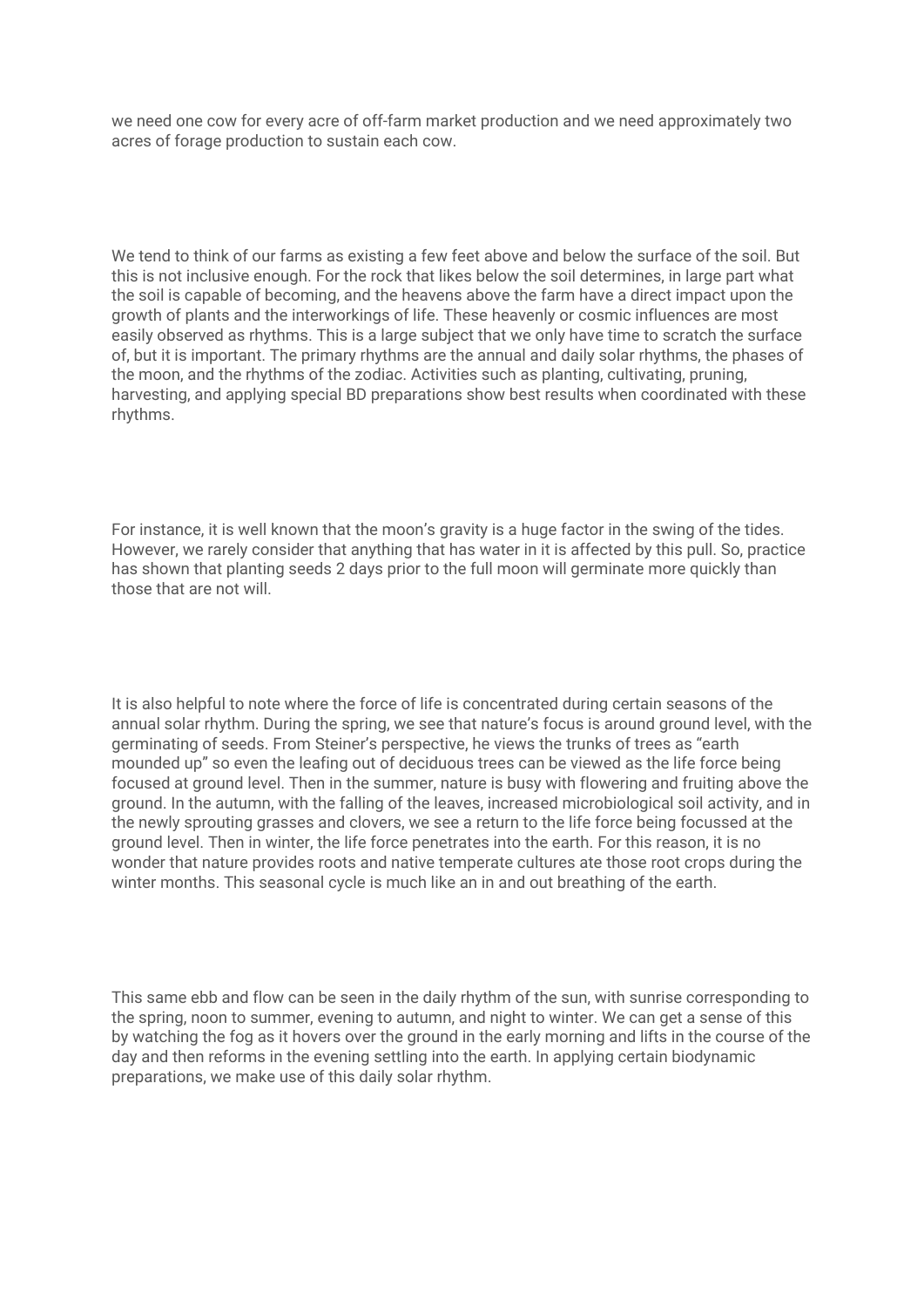So it is through careful observation that life's secrets are revealed. Steiner noted, that there are two complimentary forces that need to be in balance for the growth of a healthy plant. He referred to these as the calcium process and the silica process. It is important to understand that Steiner is not talking about the dead physical matter of calcium and silica as we usually think about these elements, but he is talking about the living processes that work through these elements. This stretches our normal way of thinking about things, but is fundamental to gaining a biodynamic perspective.

If we observe a plant, we discover that these forces come into play at different times during the growth of the plant. When a seed is planted, it is necessary that the calcium forces be encouraged. This force is characterized by a radial growth pattern that we see as the seed sends down roots into the ground and leaves upward. The plant is concentrated on becoming firmly connected to the earth and beginning the photosynthesis process. The growth it puts on during this time tends to be softer and fleshier. And in accordance with how much it grows during this time yield will be determined. The plant is sucking greedily at nutrients and water to increase its size.

As the plant continues to develop, we see another force begins to exert an influence, the silica force. We watch as the leaves of the plant become successively smaller and eventually a bud is formed. It is as if something from the periphery is pushing in on the plant and limiting its previous expansive growth pattern. Steiner refers to this as the cosmic influence. The silica force is related to light and warmth. And it is through this process that qualitative aspects of a plant are influenced. For instance, it is this light and warmth, that effect flavor, aroma, and storage quality. The plant tends to become more fibrous at this stage as well. As opposed to sucking greedily at the environment, one senses that the plant is giving something back as it moves to flower and seed formation.

Modern agriculture has been yield focused and therefore has developed techniques that primarily deal with the first of these two forces, the calcium force. Over emphasis in this direction leads to soft fleshy tissues that are prone to fungal attack and are easier for the beaks of insects to penetrate. Hence, chemical agriculture has been prone to all sorts of problems that have led to increased pesticide usage. Even organic agriculture frequently has had the tendency to simply replace chemical inputs with organic ones while leaving the same thinking in tact. The calcium forces are similarly over emphasized when fertilizing with unripened chicken manure. Chicken manure grows a plant that is very similar in appearance to ones fertilized with ammonia fertilizers, because the nitrogen in chicken manure is also in the form of ammonia.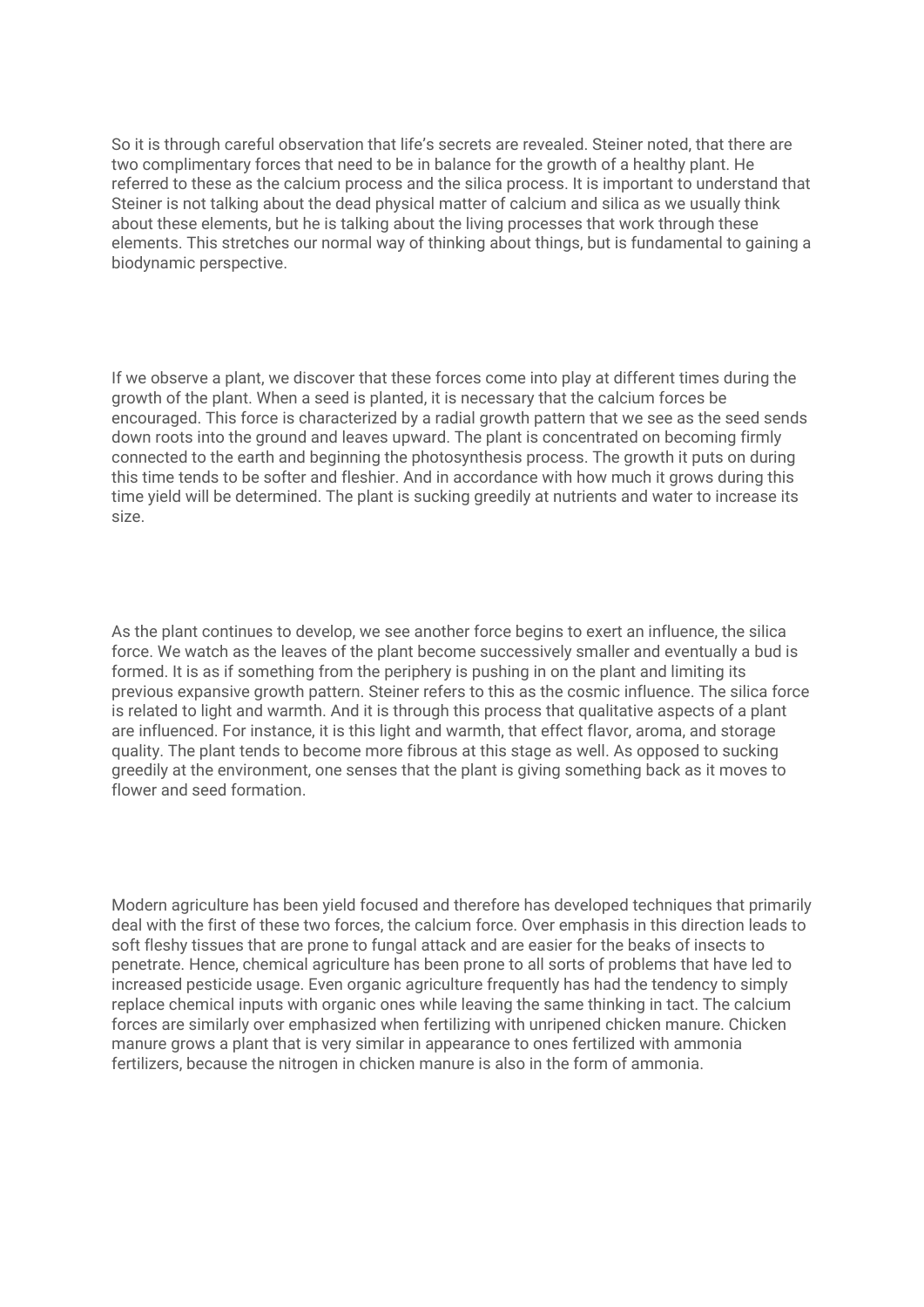Biodynamics, on the other hand, strives to achieve a balance between the calcium and silica processes which leads to higher quality plants. Experiments in Europe have shown that if carrots grown conventionally out yield those grown organically, which in turn out yield those grown biodynamically. However once in storage, the weights of the conventionally grown and organically grown carrots start to diminish, as water weight is lost. By the end of the storage period the BD carrots have a higher yield than the other carrots, because of their superior keeping quality.

Steiner indicated two preparations to help enhance each of these two forces. The first preparation is known as horn manure or Preparation 500. It is made by stuffing cow manure into a cow's horn and burying it in the ground in late September. When it is unearthed in the spring, the manure is transformed into the preparation. One takes about 1/4 cup of this horn manure and stirs it in a gallon or more of water for an hour. The water is then sprayed onto the soil prior to planting in the evening. This dose is able to treat up to an acre of land. Using the preparations requires a different way of thinking. One cannot think in materialistic terms, for the quantities being applied are quite insignificant from that vantage point. So, we have to think again in terms of life force. Preparation 500 works as a catalyst to allow the calcium forces to function in a full yet balanced way.

The preparation that catalyzes the silica process is called horn silica, or Preparation 501. It is made by grinding quartz very finely and putting it in a cow's horn and burying during the summer. Only 1/4 teaspoon is needed to treat an acre. It is stirred for an hour like the 500 and is applied in the morning as a foliar spray as a very fine mist. It is applied at the stage of the plant's growth that you wish to encourage. For instance with a carrot one would apply it when the roots begin to turn orange, with tomatoes right after fruit set and during ripening. There have been instances where very dramatic affects have been seen when using this preparation. A friend of mine, who has a large BD cut flower operation, once had a field of Godesia that was in bud but just wouldn't bloom. His accounts were all hounding him for the Godesia he had promised so he decided to spray some 501. The next morning the entire field was in bloom all at once and he was swamped trying to get it all harvested and shipped. Both of these preparations are made and sprayed in accordance to the rhythms we have already touched upon.

Although I know Alexandria Stone has already spoken to you about the wonders of compost, one cannot really talk about biodynamics without discussing compost. Truly well-ripened compost provides a source of fertility that is available to plants much in the same way as it would be found in nature, as a stabilized humus. In this form plants have the choice to take up nutrients, as they need them, as opposed to a force fed chemical diet. But beyond viewing compost as a nutrient source, I see compost as a bio-activator. Our compost has tested out to have over 1 1/2 billion bacteria per gram and over 19,000 cm of fungal hyphae Such a rich and complex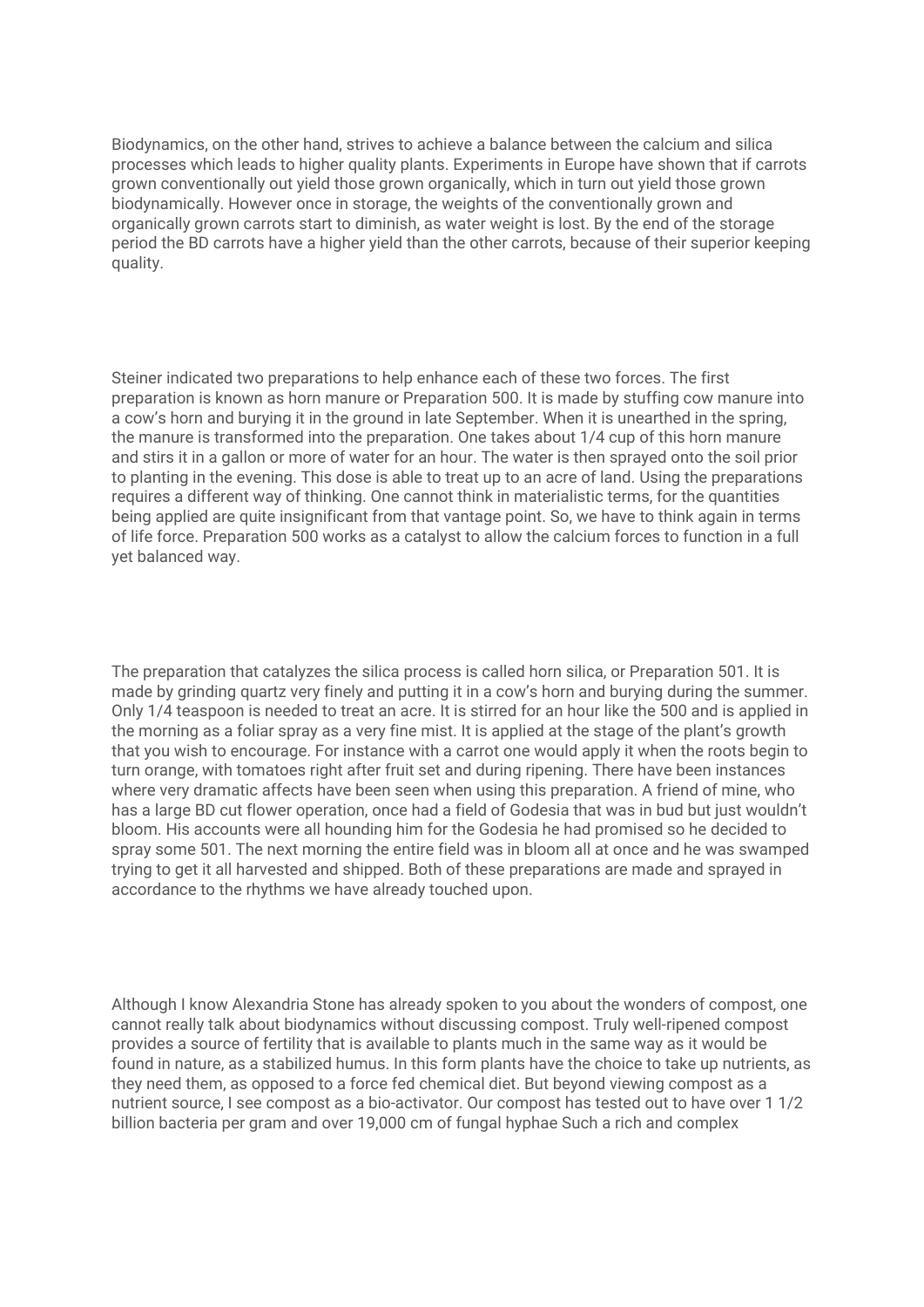population of microlife stimulates the soil to be able to digest organic matter much more efficiently. Contemplating compost brings to mind the William Blake poem:

*"To see the world in a grain of sand,*

*And heaven in a wildflower.*

*To hold infinity in the palm of your hand,*

*And infinity in an hour."*

There are six more biodynamic preparations that are inserted into the compost pile. They are made from the following plant parts: yarrow blossoms, chamomile blossoms, the whole herb of stinging nettle, oak bark, dandelion blossoms, and valerian flowers. All of these herbs are prepared in a special way within the rhythms of the season, to make the preparations. Again only small amounts are needed. When the compost is spread upon the land, the effect is that additional cosmic forces are allowed full access to the soil and in return to the plants. The compost preparations help create an environment that is conducive to making the spray preparations, 500 and 501, more effective. The type of compost a farmer put onto the fields is his/her opportunity to communicate to the soil what he/she would like it to be like.

Biodynamic methods are not a panacea for a farmer who doesn't observe good husbandry of the land. One must start with the basic precepts to be found in organic agriculture including crop rotation, green manuring, proper tillage, and the like. Biodynamic crops comply fully with organic law but to be certified as biodynamic, under the Demeter label, further requirements need to be met. These include the use of the biodynamic preparations and working to achieve a balanced farm organism. Although there are specific BD techniques, I view BD not so much as a method as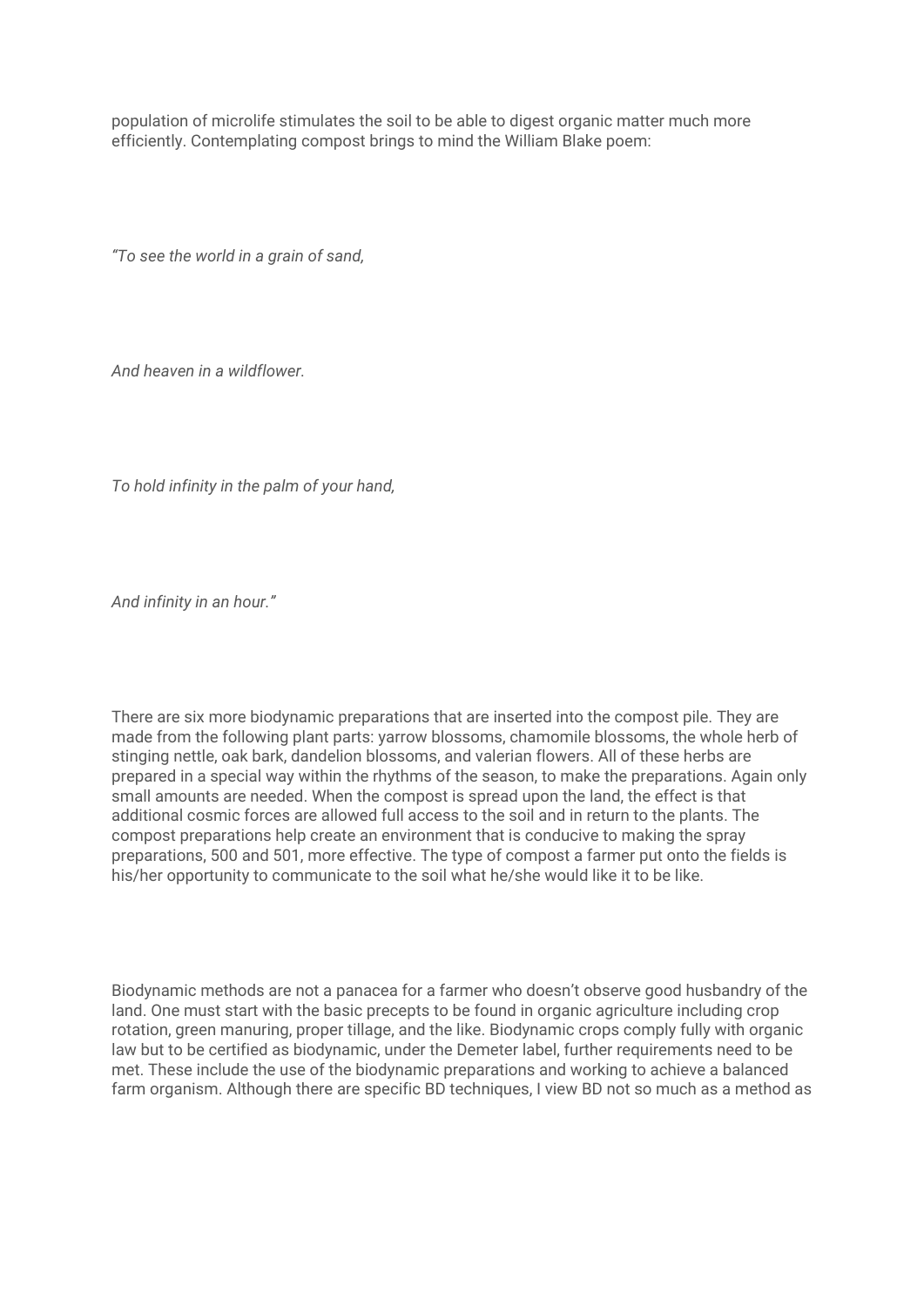an approach. It is the training of the farmer to be sensitive to what is happening around him/her and the ability to respond accordingly that is paramount.

Returning to the point of looking at the farm as an organism it is important to look at what the farmer's relationship is in the organism. Is he/she separate from it, or is he/she a part of it? I see the farmer as being the will of the farm organism. This gives us an incredible responsibility to the whole farm and all of the different parts within it. It is incumbent upon us to approach our work with great sensitivity and dedication.

We live in a time when short-term profits are too often the motivating force in agriculture. In biodynamics, we have to view the long run health of the farm, the farmer, and the community. As perhaps a preview to your next topic, I would like to say that I now have come to consider the community as an intrinsic part of the farm organism. I would like you to keep this in mind when Kevin Jones from Full Circle Farm speaks next week on Community Supported Agriculture.

I would like to close with a meditation that Steiner authored, which gives great insight into the biodynamic farmer's mission.

*Seek the truly practical material life, but seek it in such a way*

*that it does not numb you to the spirit that works within it.*

*Seek the spirit, but not out of spiritual lust or spiritual egoism;*